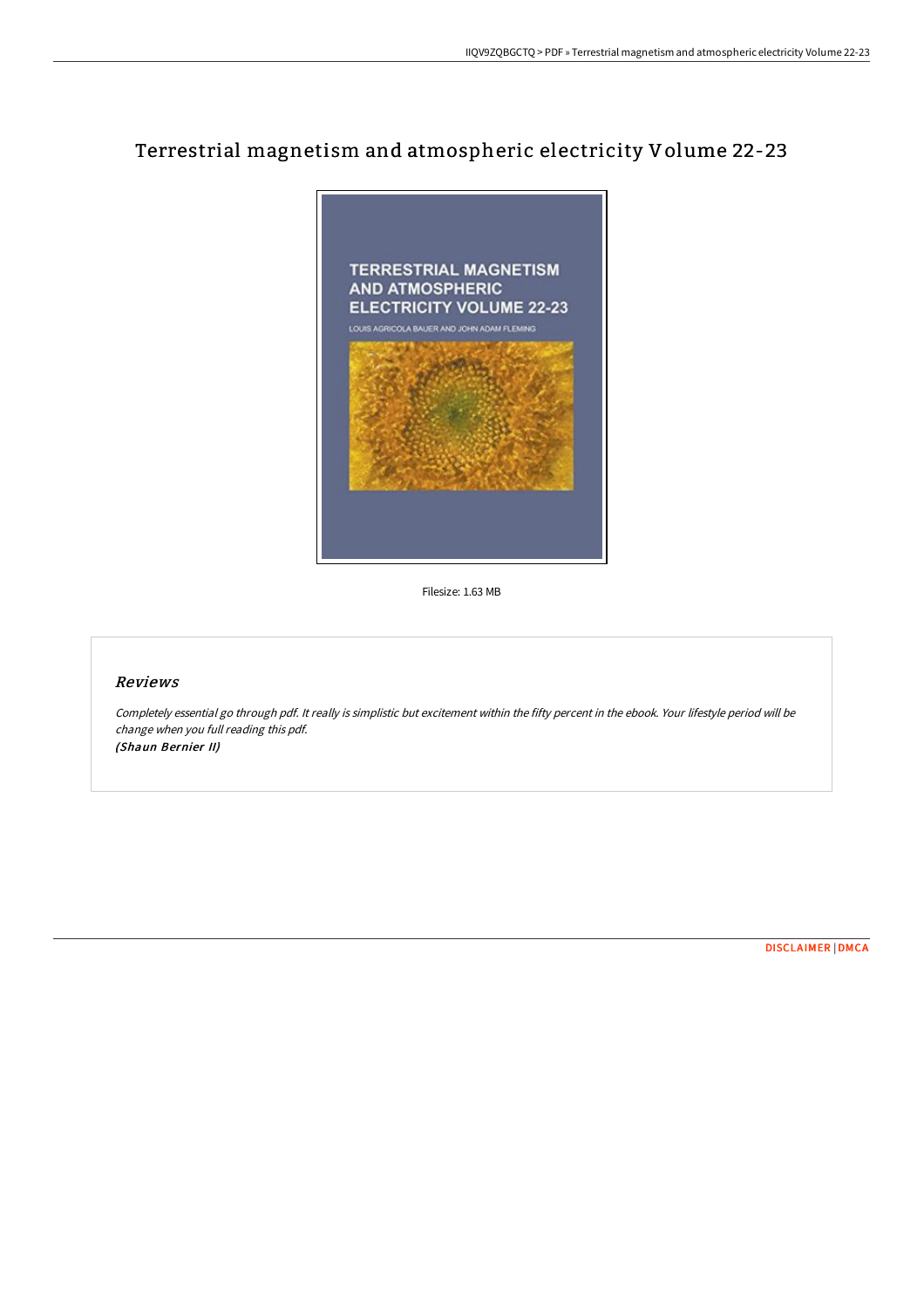## TERRESTRIAL MAGNETISM AND ATMOSPHERIC ELECTRICITY VOLUME 22-23



To read Terrestrial magnetism and atmospheric electricity Volume 22-23 eBook, make sure you refer to the hyperlink below and save the document or get access to additional information which might be have conjunction with TERRESTRIAL MAGNETISM AND ATMOSPHERIC ELECTRICITY VOLUME 22-23 ebook.

RareBooksClub. Paperback. Book Condition: New. This item is printed on demand. Paperback. 116 pages. Dimensions: 9.7in. x 7.4in. x 0.2in.This historic book may have numerous typos and missing text. Purchasers can usually download a free scanned copy of the original book (without typos) from the publisher. Not indexed. Not illustrated. 1917 edition. Excerpt: . . . Luke, B. Jones, and A. D. Power, who collected the samples of salt. The author also wishes to express his thanks to Doctors Day and Sosman of the Geophysical Laboratory, for the loan of an alundun-tube heatingelement, to Doctor Dorsey, of the Bureau of Standards, for the loan of an analyzed specimen of carnotite, and to the Bureau of Mines for supplying an analyzed specimen of pitchblend. MAGNETIC OBSERVATIONS AT THE SAMOA OBSERVATORY DURING THE SOLAR ECUPSE OF AUGUST 21, 1914. G. Angenheister. The following table gives the 5-minute values of the magnetic elements during the solar eclipse of August 21, 1914, at the Samoa Observatory (Apia; latitude, 130 48 S: longitude, 1710 46 W). E. D. stands for east magnetic declination; H, for horizontal intensity, and--Z, for negative vertical intensity. The values for nh are the means for the interval from ioh 57TM. 5 to uh 02m. 5, etc. SEA SURFACE-TEMPERATURE AND METEOROLOGICAL OBSERVATIONS MADE ON THE CARNEGIE DURING HER SUB-ANTARCTIC CRUISE, DECEMBER 6. 1915, TO APRIL 1, 1916. By J. P. Ault. Table 1 contains the results of sea surface-temperature and meteorological observations made on board the Carnegie during her sub-Antarctic cruise, 1 December 6, 1915-April 1, 1916, from Lyttelton (New Zealand) to South Georgia and Lyttelton. Reports that have thus far come from this region are few and incomplete, and as the part of the Great Southern Ocean traversed is the scene of such rapid and extreme changes in meteorological conditions,...

旨 Read Terrestrial magnetism and [atmospheric](http://albedo.media/terrestrial-magnetism-and-atmospheric-electricit-5.html) electricity Volume 22-23 Online B Download PDF Terrestrial magnetism and [atmospheric](http://albedo.media/terrestrial-magnetism-and-atmospheric-electricit-5.html) electricity Volume 22-23